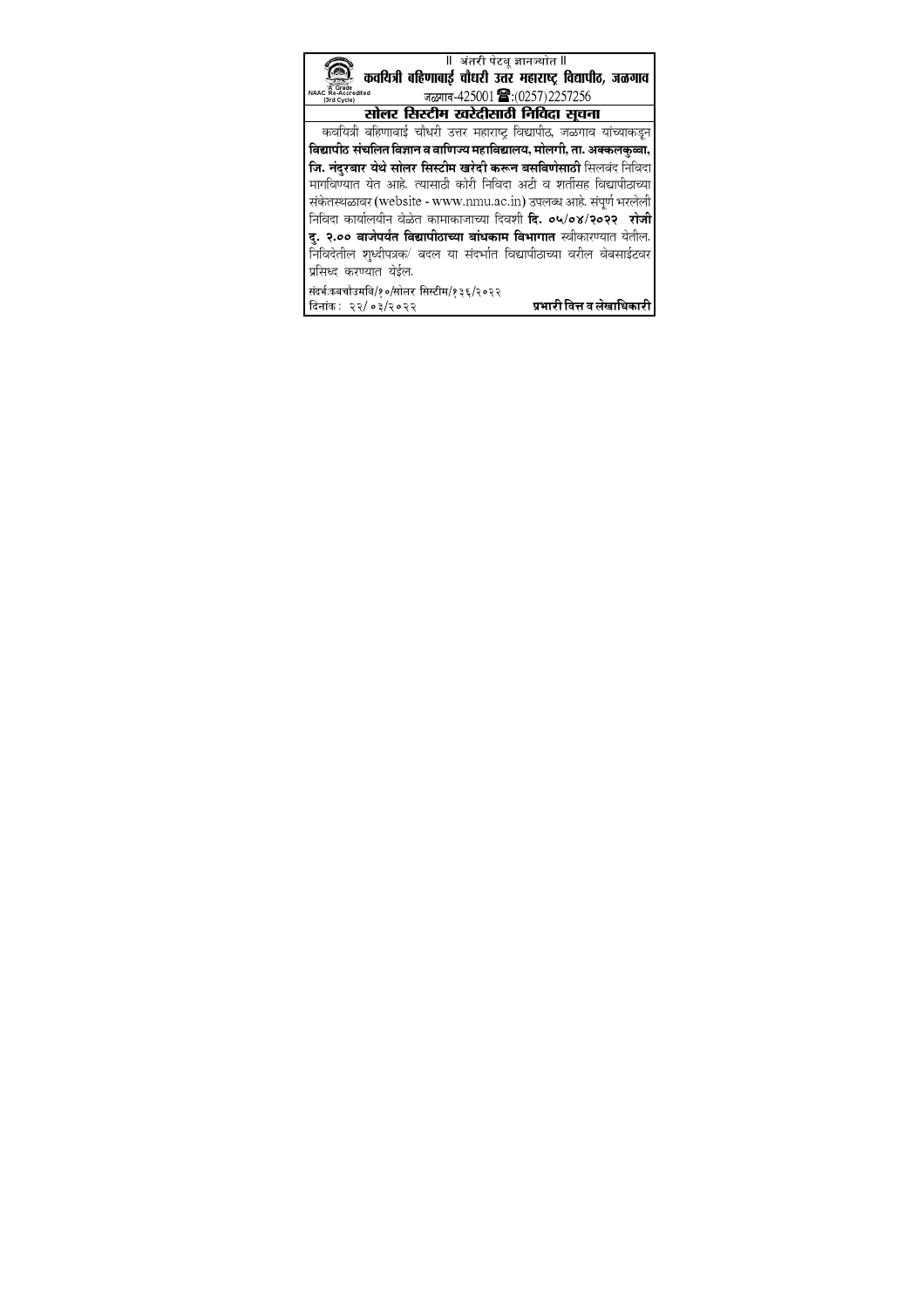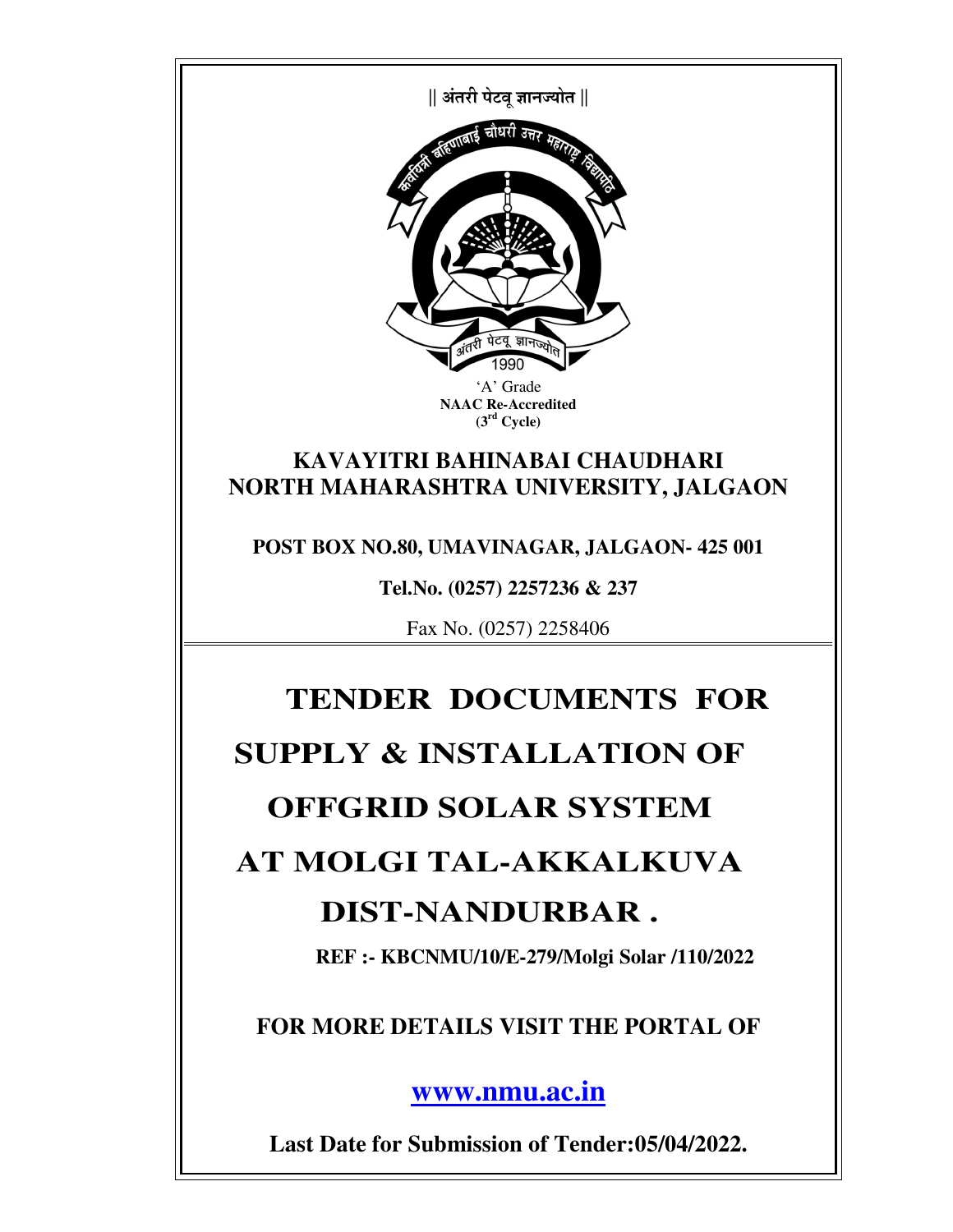### **PART – I DETAILS OF THE TENDERER**

1) Name of the Supplier : 2) Mailing address : 3) Telephone and Fax Numbers : 4) Constitution of the Company : 5) Experience in business :  $6$ ) \* Turnover for last three : Financial year [Attach certified copies of Trading, profit & loss & Balance sheet must be enclosed]  $7)*$  C.S.T. Registration No. : 8) \* B.S.T. Registration No. : 9) \* Income Tax Registration No. : 10)\* Sales Tax clearance certificate : (Upto 31/03/2022 attached 11)\* Valid Income Tax clearance : Certificate (Upto 31/03/2022) 12) Details of Earnest Money and : Cost of Tender( D.D.No. & Date) 13) Name of the company of which : you are authorized dealer etc. (attested copy of certificate of authorized dealership must be enclosed) (For the items marked (\*) relevant

documents must be enclosed.)

**Signature & Seal of the Tenderer**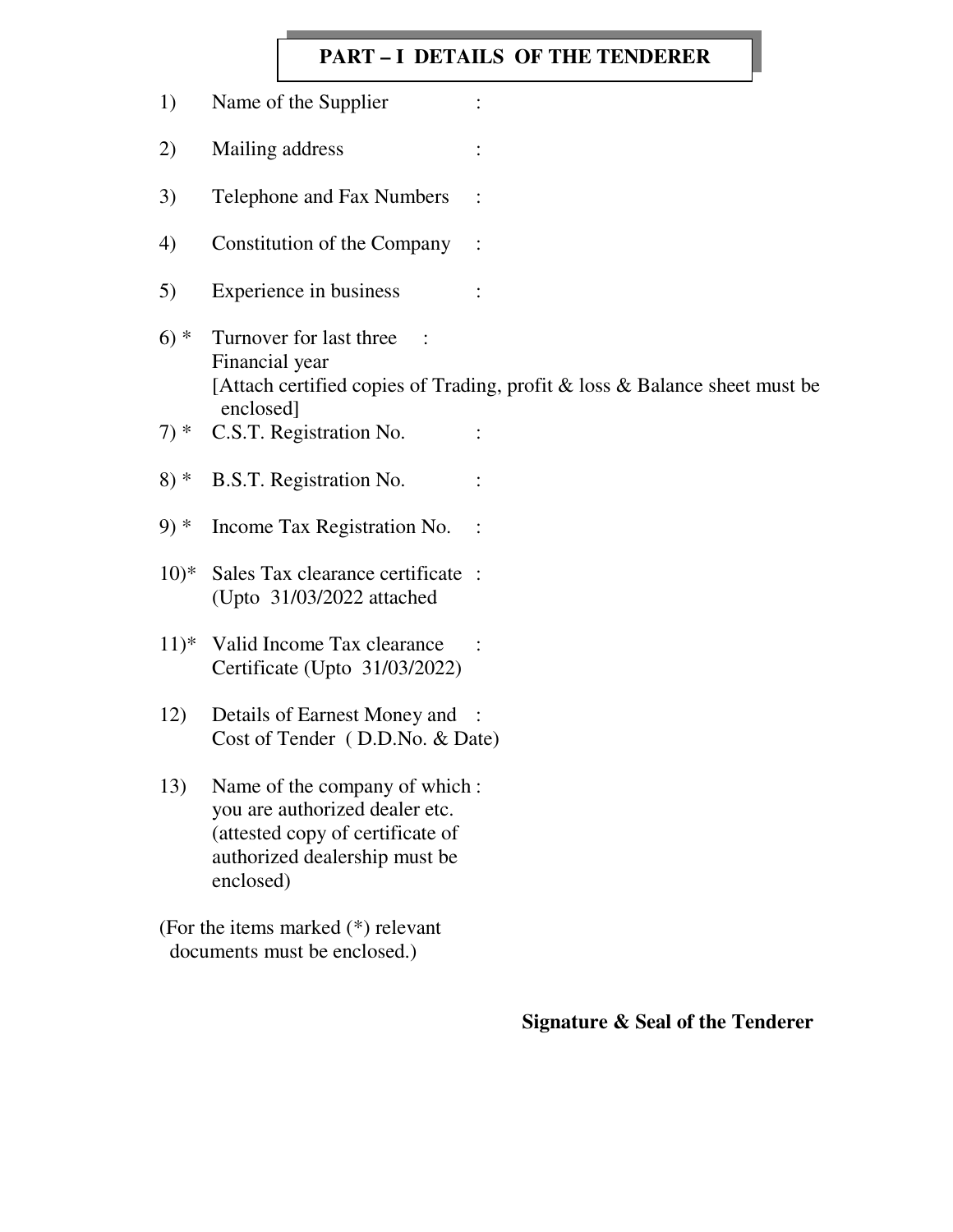

- 1) The tender is called for various Electrical Item & related accessories material. If the supplier wants to quote the rates for more than one make, he has to quote separate rate for each make.
- 2) **Earnest Money Deposit & Cost of Tender: -** Vendors are required to submit a Demand Draft of Nationalized/Scheduled Bank of **Rs.5,000/-(**Rs.Five Thousand only ) as Earnest Money Deposit along with the tender. The Demand Draft must be drawn in favour of **The Finance & Account Officer, Kavayitri Bahinabai Chaudhari North Maharashtra University, Jalgaon' .**In addition to Earnest Money Deposit Vendor is required to give a demand draft of **Rs. 1000/**-(Rs. One Thousand only) towards the cost of tender (non-refundable) along with the tender. Offers made without E.M.D. & Cost of Tender will be rejected. If the tenderer, whose tender is accepted, refuses to accept the order, the amount of E.M.D. will be forfeited. The demand drafts of E.M.D. & Cost of tender must be enclosed in Part- I
- 3) **Payment :-** 100% payment after satisfactory delivery within 15 days from the date of Satisfactory Installation of Complete Unit . No part payment will be made. Rates quoted should be inclusive of installation charges , freight , transportation ,loading, unloading and insurance charges etc.
- 4) **Delivery Period :-** All material must be supplied within 30 Days from the date of receipt of purchase order.
- 5) **Terms of Delivery:**-F.O.R.KBCNMU's conducted Science & Commerce College Molgi. Tal-Akkalkuwa Dist –Nandurbar (Including all taxes, duties, etc.and freight, transportation ,insurance, Loading ,Unloading ,installation charges)
- 6) **Security Deposit :-** The successful tenderer will be required to pay 4% amount of total order value as security deposit. The security deposit will be forfeited in case the tenderer refuses to supply the ordered material or fails to supply the material within stipulated period and if the supplied materials are not as per specification mentioned in the order. Security Deposit will be returned with payment after satisfactory complete installation .
- 7) Telex, cable or facsimile offers will be rejected.
- 8) Tender offer must be valid for a period of 60 days after the date of opening of tender. Any offer failing short of the validity period is liable for rejection.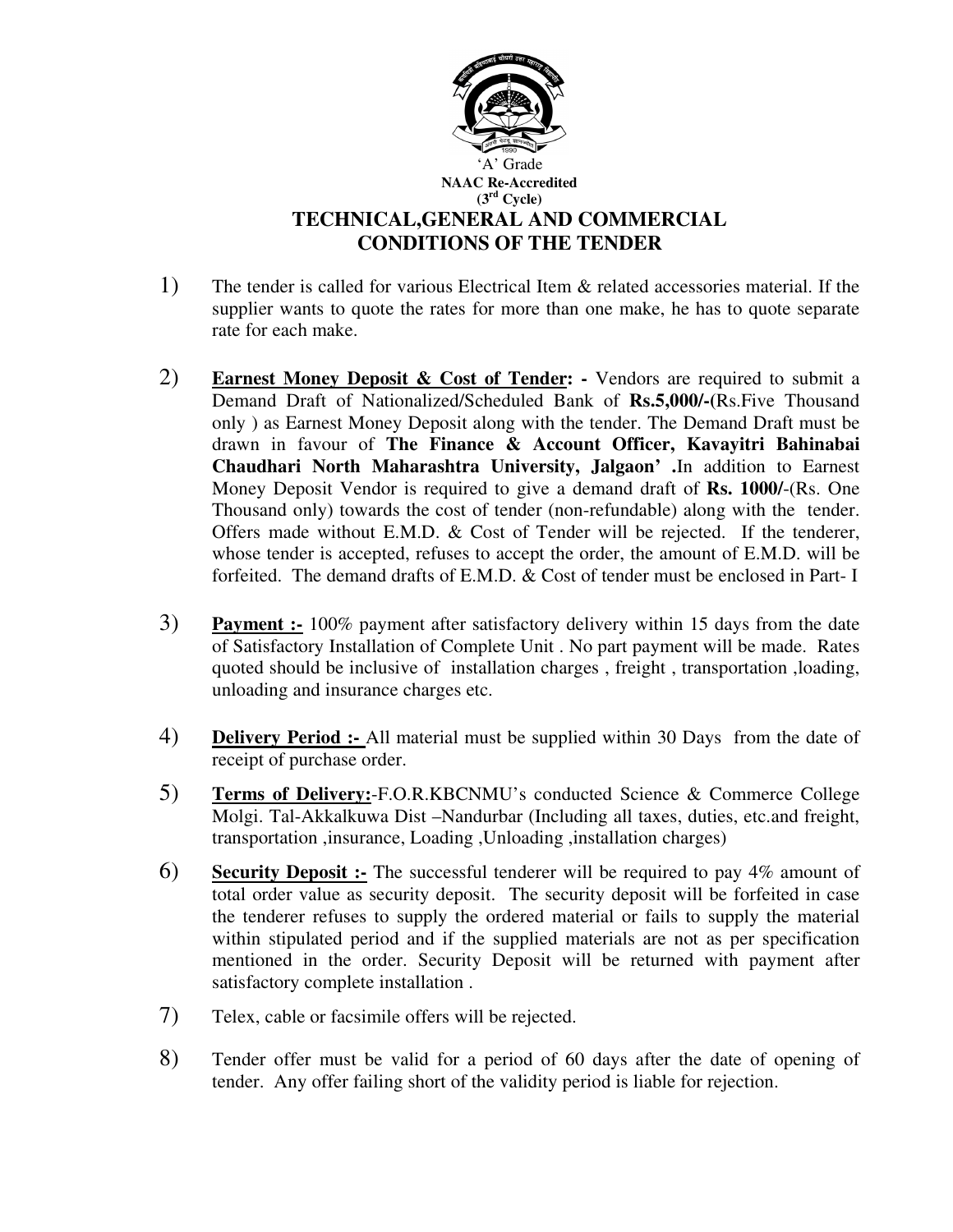- 9) Provide technical data sheets/Literature/product brochure along with the tender offer.
- 10) All disputes are subject to Jalgaon Jurisdiction.
- 11) The University reserves the right to accept or reject any or all the tenders from any or all the parties without assigning reason thereof.
- 12) The tender is divided in Two parts, i.e.Technical Bid and Financial Bid Technical Bid includes, Part I, and II. Financial Bid includes only Part II only. Part-I Details of the tenderer ,General and Commercial Conditions of the tender & Technical Bid , Part –II Commercial bid. The tenderer has to enclose Part I in one envelope and Part-II in separate envelope . Both envelopes should be submitted separately as Technical Bid and Financial Bid in One Envelope .
- 13) Tender offer should be complete in all respect and as per the format as prescribed by the university. Incomplete offers would not be entertained.
- 14) Your tender should be along with the documents (i) Attested copy of the Latest Income Tax Clearance Certificate, (ii) Attested copy of Statements of Annual Accounts certified by Chartered Accountant (Profit & Loss Account and Balance sheet) of last three years to be enclosed alongwith Part- I.
- 15) The University reserves the right to delete/ increase/ decrease items from the schedule of requirement specified in the tender.
- 16) The last date for submission of sealed tender is **05/04/2022.** during office /bank hours i.e. from **10.00 AM to 16.00.PM.** Any tender offer received by the University after the deadline for submission of tender offer prescribed by us will be rejected and/ or returned unopened to the tenderer. The University will not be responsible for tenders received late due to postal or any other type of delay.

Place :- Jalgaon.

Date :-22/03/2022. **offg. Finance & Accounts Officer** 

#### **Signature & Seal of Vendor**

 Token of acceptance of all Terms & conditions of tender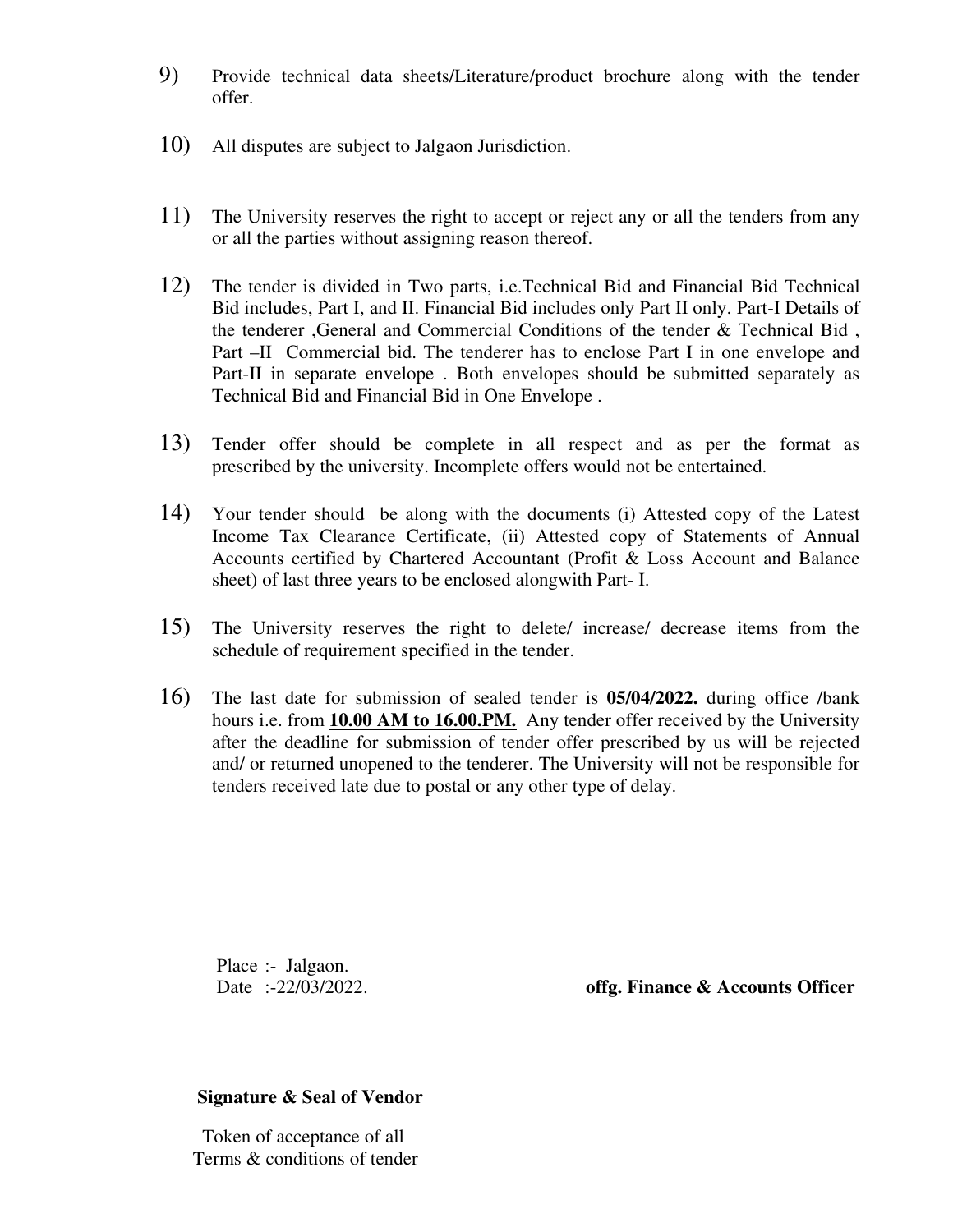# **TECHNICAL SPECIFICATIONS OF SUPPLY & INSTALLATION OF SOLAR SYSTEM .**

**( Schedule of Requirement)** 

### **DETAIL TECHNICAL SPECIFICATIONS**

#### **OF 02 KILOWATT OFF GRID SOLAR SYSTEM**

| Sr.<br>N <sub>0</sub> | <b>Description</b>                        |                                                                        | Qty                               | <b>Specifications</b><br>offered by the  | <b>Warranty</b><br>offered |
|-----------------------|-------------------------------------------|------------------------------------------------------------------------|-----------------------------------|------------------------------------------|----------------------------|
|                       | Component                                 | <b>Type / Model</b>                                                    |                                   | <b>Bidder Make &amp;</b><br><b>Model</b> |                            |
| $\mathbf{1}$          | <b>Solar Panel /</b><br><b>PV Modules</b> | Poly - Crystline /<br>Mono - Crystline<br><b>Solar PV Panels</b>       | As Per<br><b>System</b><br>Design | <b>Any MNRE</b><br><b>Approved</b>       |                            |
| 2.                    | <b>Solar Off Grid</b><br><b>Inverter</b>  | <b>As Per System Design</b><br>$2$ KW                                  | 01 No.                            | Any IEC<br><b>Approved</b>               |                            |
| 3.                    | <b>Battery Bank</b>                       | 150 Ah (12 Volt)                                                       | As Per<br><b>System</b><br>Design |                                          |                            |
| $\overline{4}$ .      | <b>Mounting</b><br><b>Structure</b>       | <b>MS Structure</b><br><b>GI</b> Coated                                | 01 Set                            |                                          |                            |
| 5.                    | <b>Cables</b>                             | <b>AC/DC</b> Cables<br><b>Reputed ISI Make</b>                         | As Per<br><b>Require</b><br>ment  | <b>Reputed ISI</b><br><b>Make</b>        |                            |
| 6.                    | <b>Lightning</b><br><b>Arrester</b>       | <b>Copper Arrester</b>                                                 | 01 Nos.                           | <b>Reputed Make</b>                      |                            |
| 7.                    | <b>Earthing</b>                           | <b>Chemical Earthing</b>                                               | 01 Set                            | As Per ISI<br><b>Standard</b>            |                            |
| 8.                    | <b>Other</b><br><b>Accessories</b>        | <b>Cable Tie, Crimping</b><br><b>Tools Fasteners MC4</b><br>Connector. | As Per<br><b>Require</b><br>ment  |                                          |                            |

**(Total Solar System Bakup having 8 to 10 Hours .)**  .<br>.

**Signature & Seal of Vendor**